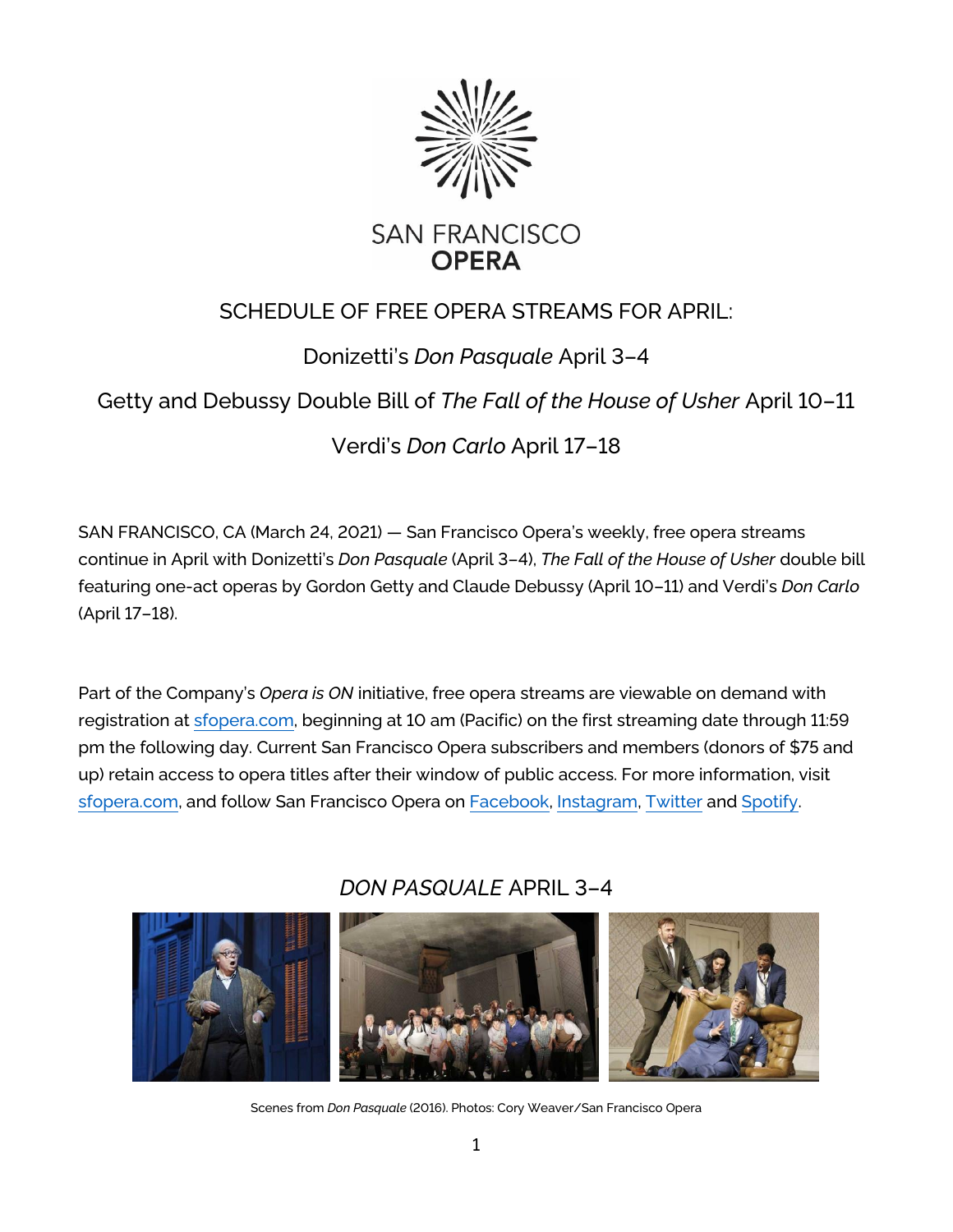During the first weekend in April, San Francisco Opera streams its 2016 co-production, with Santa Fe Opera and Barcelona's Gran Teatre del Liceu, of Gaetano Donizetti's 1843 opera buffa *Don Pasquale*. Italian bass Maurizio Muraro embodies the title role of an older bachelor who seeks a young wife. The "cast of superb singing actors" (*San Francisco Chronicle*) features soprano Heidi Stober as Pasquale's bride-to-be, Norina; renowned tenor Lawrence Brownlee in his Company debut as Ernesto, Norina's sweetheart and Pasquale's nephew, and bass-baritone Lucas Meachem as the scheming Dr. Malatesta. French director and costume designer Laurent Pelly collaborates with set designer Chantal Thomas and lighting designer Duane Schuler to create a farcical production inspired by Italian films of the 1950s and '60s. Former San Francisco Opera Resident Conductor Giuseppe Finzi "[elicits] ebullient, fine-grained playing from the Opera Orchestra " (*SF Chronicle*). Daniel Dooner is the production's associate director, and San Francisco Opera Chorus Director Ian Robertson prepares the Opera Chorus. *Don Pasquale* is performed in Italian with English subtitles and has an approximate running time of 2 hours and 9 minutes.

#### *THE FALL OF THE HOUSE OF USHER* DOUBLE BILL APRIL 10–11



Scenes from *Usher House* and *La Chute de la Maison Usher* (2015). Photos: Cory Weaver/San Francisco Opera

San Francisco Opera streams the double bill *The Fall of the House of Usher*, comprising one-act operas by composers Gordon Getty (*Usher House*) and Claude Debussy (*La Chute de la Maison Usher*) whose librettos are both adaptations of the haunting 1839 Edgar Allan Poe short story "The Fall of the House of Usher." In a co-production with Welsh National Opera, American baritone Brian Mulligan takes on the leading role of Roderick Usher in both works. In *Usher House* tenor Jason Bridges portrays Edgar Allan Poe, bass Anthony Reed is Doctor Primus, Jamielyn Duggan dances the role of Madeline Usher and soprano Jacqueline Piccolino is the voice of Madeline. The "gripping, almost supernatural staging" (*San Francisco Examiner*) by director David Poutney, with assistance from associate director Polly Graham, also marked the American premiere of Debussy's *La Chute de la Maison Usher*, featuring musical reconstruction and orchestration by Robert Orledge. Mulligan (Usher) shares the stage with baritone Edward Nelson as L'Ami, Piccolino as Lady Madeline and tenor Joel Sorensen as Le Medecin. American conductor Lawrence Foster leads both casts and the San Francisco Opera Orchestra. The creative team includes production designer Niki Turner, video projection designer David Haneke, lighting designer Tim Mitchell and choreographer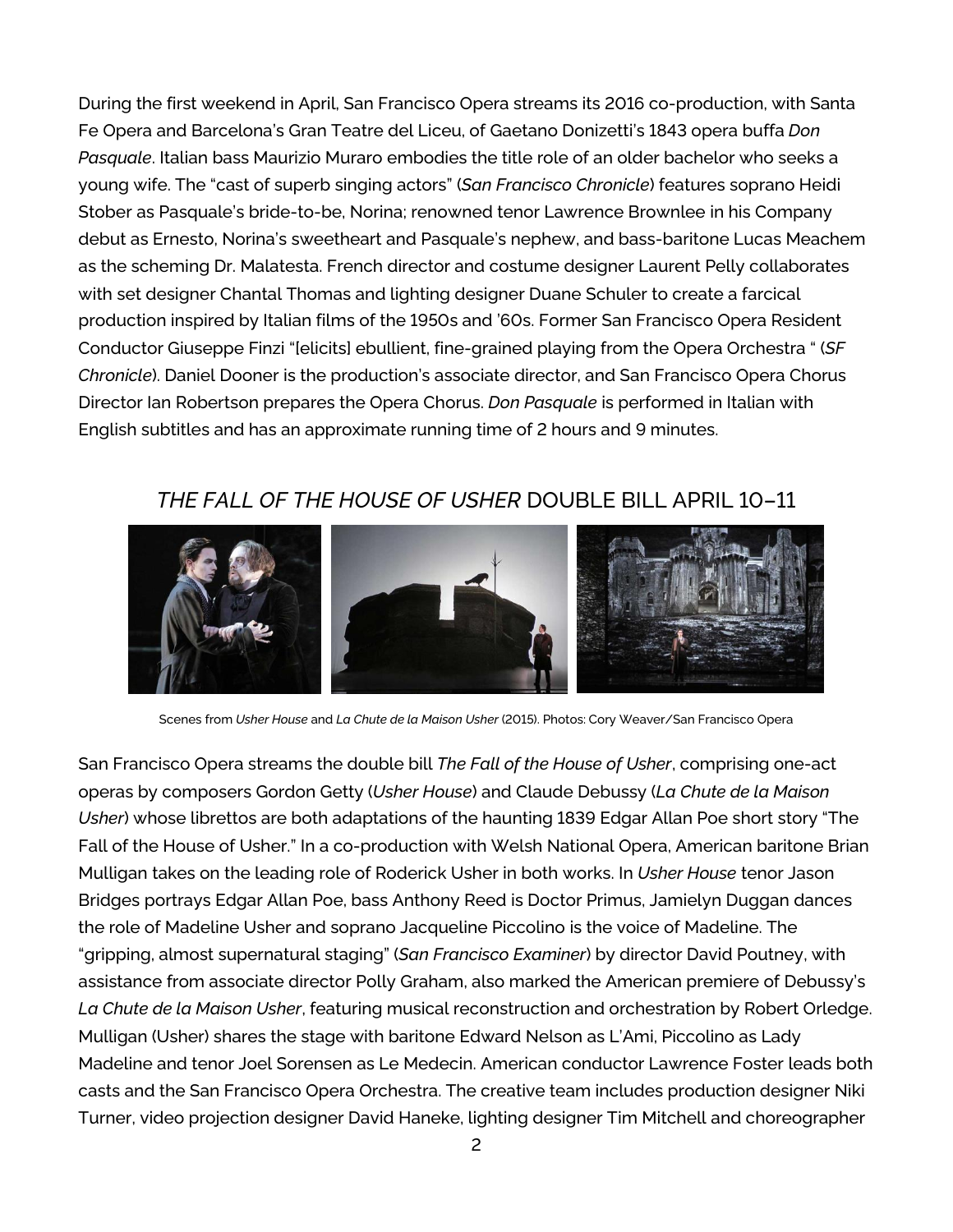Jo Jeffries. *The Fall of the House of Usher* double bill is performed in English (Getty) and French (Debussy) with English subtitles and has an approximate total running time of 2 hours.

#### *DON CARLO* APRIL 17–18



Scenes from *Don Carlo* (2016). Photos: Cory Weaver/San Francisco Opera

San Francisco Opera's "hard to top" (*Opera News*) 2016 revival of Giuseppe Verdi's *Don Carlo* displays the vocal talents of an international all-star cast. Emilio Sagi directs the political drama, with conflicts of love and duty at its core, utilizing the composer's 1886 five-act Modena version of the score. The engagement showcases the role debuts of American tenor Michael Fabiano in the title role of the Spanish crown prince and Puerto Rican soprano Ana María Martínez as his beloved, Elisabetta. German bass René Pape returns to San Francisco as King Philip II, who comes between the couple and marries Elisabetta. Polish baritone Mariusz Kwiecień is Carlo's close friend Rodrigo and Bulgarian mezzo-soprano Nadia Krasteva makes her Company debut as Princess Eboli who sings the famous aria "O don fatale." The stately production is designed by Zack Brown with lighting by Gary Marder. Italian maestro and former San Francisco Opera Music Director Nicola Luisotti leads the Opera Orchestra with "vivacity" (*San Francisco Chronicle*) and Company Chorus Director Ian Robertson prepares the Opera Chorus for the large ensemble scenes, notably the *auto-da-fé*. *Don Carlo* is performed in Italian with English subtitles and has an approximate running time of 3 hours and 34 minutes.

*Opera is ON* is made possible by an OPERA America Innovation Grant, supported by the Ann and Gordon Getty Foundation.

San Francisco Opera is sponsored, in part, by The Dolby Family, Carol and Dixon Doll, Bertie Bialek Elliott, Keith and Priscilla Geeslin, Gordon Getty, John A. and Cynthia Fry Gunn, Burgess and Elizabeth Jamieson, Franklin and Catherine Johnson, Edmund W. and Jeannik Méquet Littlefield Fund, Steven M. Menzies, Bernard and Barbro Osher, Jan Shrem and Maria Manetti Shrem, Dianne and Tad Taube, Phyllis C. Wattis Endowment Funds, Diane B. Wilsey, and Barbara A. Wolfe

Yamaha is the official piano of the San Francisco Opera.